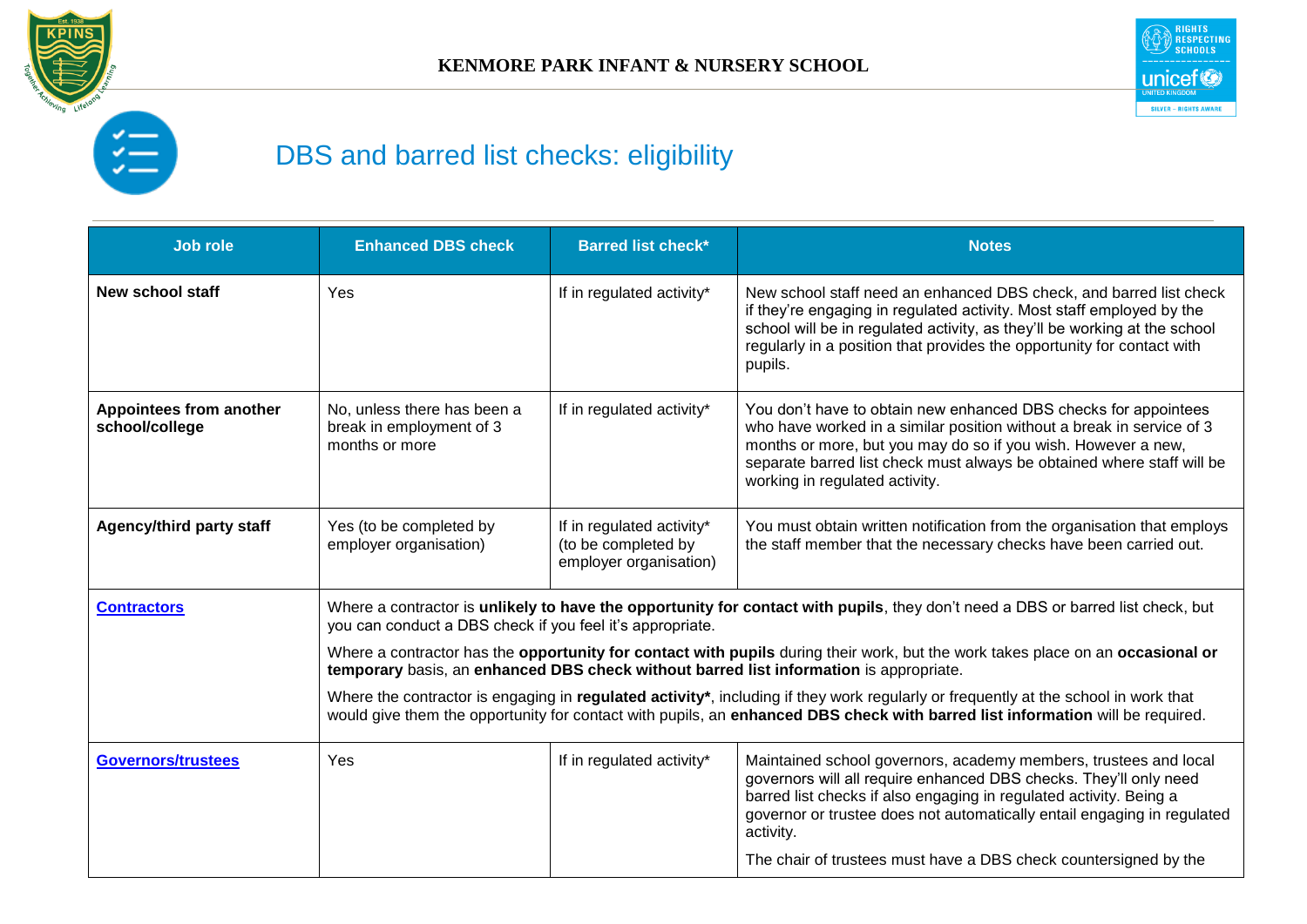## **KENMORE PARK INFANT & NURSERY SCHOOL**

|                                    |                                                               |                                                                                           | secretary of state.<br>Only checks on academy members and trustees have to be recorded<br>on the single central record (SCR).                                                                                                                                                                                                                                                                                                                                                   |
|------------------------------------|---------------------------------------------------------------|-------------------------------------------------------------------------------------------|---------------------------------------------------------------------------------------------------------------------------------------------------------------------------------------------------------------------------------------------------------------------------------------------------------------------------------------------------------------------------------------------------------------------------------------------------------------------------------|
| <b>Trainee teachers (salaried)</b> | <b>Yes</b>                                                    | If in regulated activity*                                                                 | Trainee teachers who are salaried by the school will need the same<br>pre-appointment checks as other school staff, and will need to be<br>recorded on the single central record (SCR).<br>The school is responsible for carrying out these checks.                                                                                                                                                                                                                             |
| Trainee teachers (fee-<br>funded)  | Yes (to be completed by initial<br>teacher training provider) | If in regulated activity*<br>(to be completed by<br>initial teacher training<br>provider) | Where trainee teachers are fee-funded, it's the responsibility of the<br>initial teacher training provider to carry out the necessary checks.<br>You should obtain written confirmation from the training provider that<br>these checks have been carried out and the trainee has been judged<br>by the provider to be suitable to work with children.<br>There's no requirement for the school to record details of fee-funded<br>trainees on the SCR.                         |
| <b>Volunteers (supervised)</b>     | No.                                                           | <b>No</b>                                                                                 | There's no requirement to obtain an enhanced DBS check for<br>supervised volunteers, though schools may do so if they wish. If<br>supervised, a volunteer is not in regulated activity, and so you can't get<br>a barred list check. As volunteers may be unsupervised as they move<br>through the school and an aspect of the school's rigorous safeguarding<br>practice all regular volunteers are expected to have an enhanced DBS<br>prior to the placement being assigned. |
| <b>Volunteers (unsupervised)</b>   | Yes                                                           | If in regulated activity*                                                                 | A volunteer is in regulated activity if they're unsupervised and will teach<br>or look after children regularly, or provide one-off personal care.<br>Volunteers must never be left unsupervised if no checks have been<br>carried out on them.                                                                                                                                                                                                                                 |
| <b>Visitors</b>                    | No                                                            | No                                                                                        | Schools don't have the power to request DBS or barred list checks for<br>visitors, or to ask to see their DBS certificates. Headteachers should<br>use their professional judgement to decide whether a visitor needs to<br>be escorted or supervised.                                                                                                                                                                                                                          |

\* Barred list checks can only be carried out on those who are engaging in regulated activity. The definition of 'regulated activity' includes where individuals:

Are responsible, on a regular basis in a school or college, for teaching, training, instructing, caring for or supervising children; or